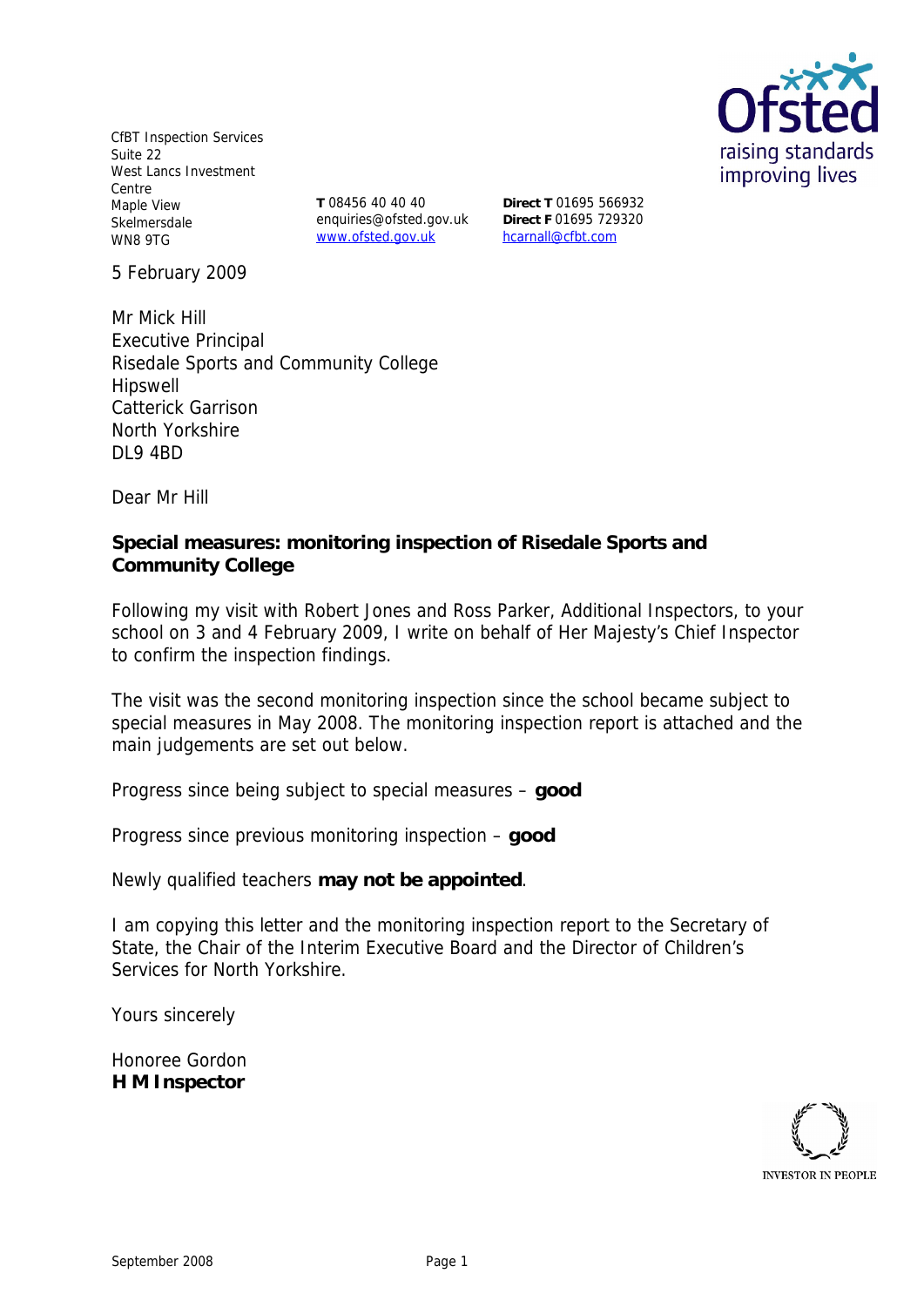

**Special measures: monitoring of Risedale Sports and Community College**

**Report from the second monitoring inspection on 3 and 4 February 2009**

## **Evidence**

Inspectors observed the college's work, scrutinised documents and met with the executive principal; the assistant principal; members of the school's senior leadership team; two members of the parents' forum; a number of heads of faculty; groups of students; a representative from the local authority (LA) and the National Challenge partner.

## **Context**

The college has operated as a 'soft' federation with Northallerton College since September 2008 and is led by the headteacher of that college as executive principal. Risedale College is governed by an interim executive board. The day-to-day running of the college is the responsibility of the assistant principal, seconded from Northallerton College. Risedale College will form part of a 'hard' federation with Northallerton College, to begin in September 2009.

## **Achievement and standards**

Improvements in the quality of teaching and learning are helping students catch up on the gaps in their prior knowledge. However, the progress made by students is not currently sufficient to overcome the legacy of past underachievement.

College leaders are developing a more accurate picture of the progress made by different groups of students although some inconsistencies remain. Current assessment information suggests that Year 9 students are on track to attain standards in mathematics that are close to the national average by the end of the year. Science results are also expected to be higher than they were, but standards in English are expected to be similar to the very low standards achieved in the 2007 attainment tests. The college is also confident that GCSE results will improve in summer 2009. Early entry results in November for Year 11 English Language GCSE are already higher than the results the college obtained in summer 2008, though these had been exceptionally low. GCSE mathematics results are also predicted to rise in summer 2009. Furthermore, the introduction of additional opportunities to gain Level 2 qualifications is likely to lead to an increase in the proportion of students who gain five good passes at GCSE.

In lessons, teachers are working hard to enable students to understand what the different grades and levels require. At the moment students are hesitant to identify aspects of the criteria for success that they do not fully understand because they

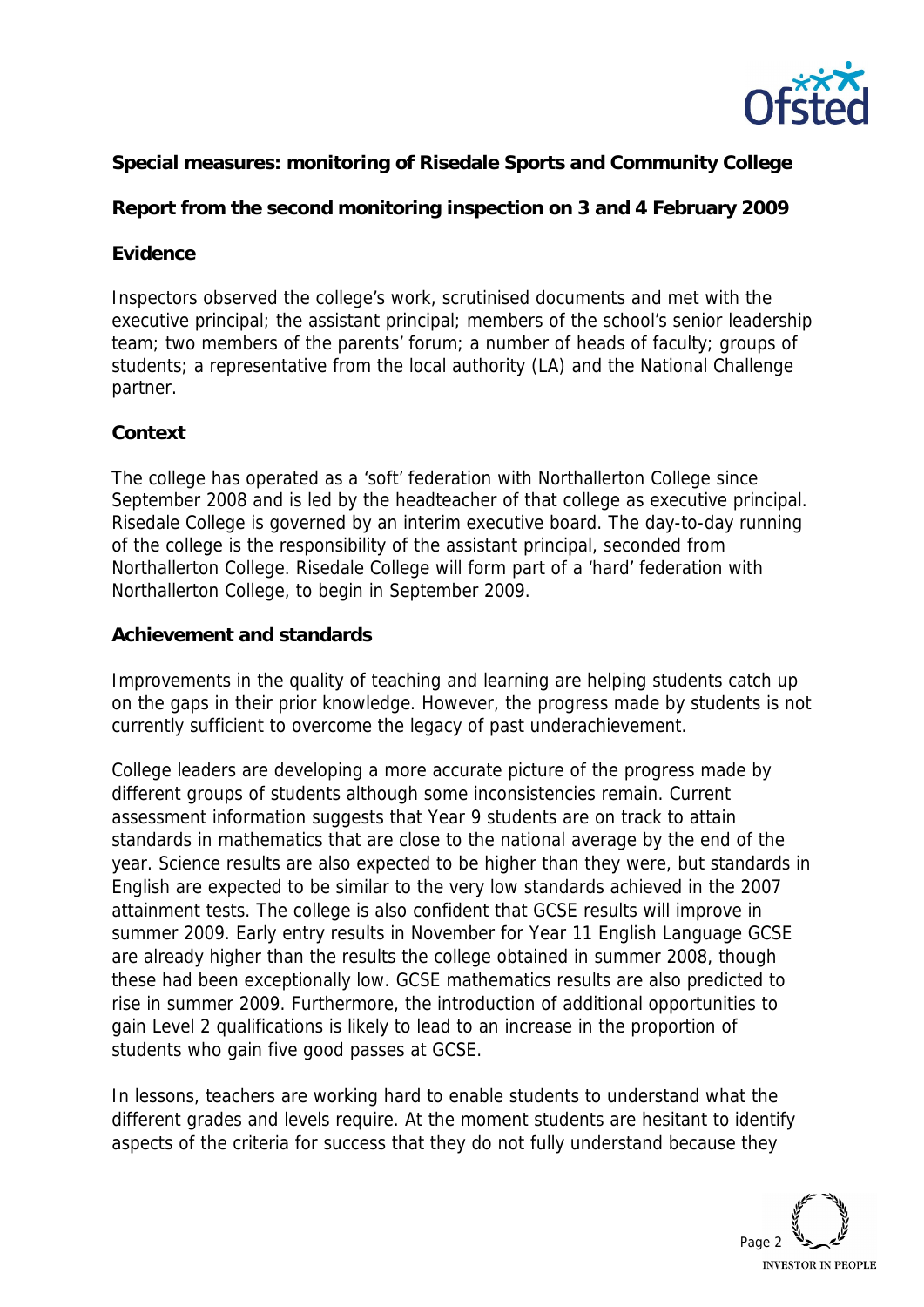

have not been accustomed to taking this responsibility. Students make better progress where they receive extensive support from teachers.

Standards in the specialist subject of physical education are low and the impact of the specialism on raising standards remains inadequate. However, since a new leader of specialism was appointed in November 2008 some good moves have been made to raise the profile of sport in the college and to promote links with the community. For example, the range of sports, sports courses and leadership opportunities for young people has increased and the number of students involved in sports has risen.

Progress since the last inspection visit on the area for improvement:

Raise standards and achievement at both key stages – **inadequate**

**Personal development and well-being**

Students' behaviour remains satisfactory. The great majority of students are cooperative in lessons, though they do not yet regularly take responsibility for their own conduct or their learning. Students say that lessons are quieter now and, as a result, more enjoyable. Teachers still exclude a large number of students from lessons, but this has reduced significantly. Senior staff increasingly visit lessons to deal with low-level disruption before it disrupts learning. Because lessons are more enjoyable, students lose concentration less often and so are able to make better progress.

Students' attendance has been sustained at a level which is in line with schools in similar circumstances. Although attendance in Years 9 and 11 continues to lag behind that in other years, the difference is now slight. This is because the school has established a consistent approach to monitoring and responding to absence. Good attendance is highlighted and rewarded and students are highly aware of the school's policy. The support provided to students who have poor attendance records is equally consistent. As result, the number of persistent absentees has fallen. Fewer students are being excluded from the college because good support is being provided for those whom the college identifies as being at risk of exclusion.

Progress since the last inspection visit on the area for improvement:

 Improve attendance, especially that of students in Years 9 and 11 – **satisfactory** 

**Quality of provision**

The quality of teaching and learning has continued to improve since the last monitoring visit. The college's own evaluation from lesson observations is that

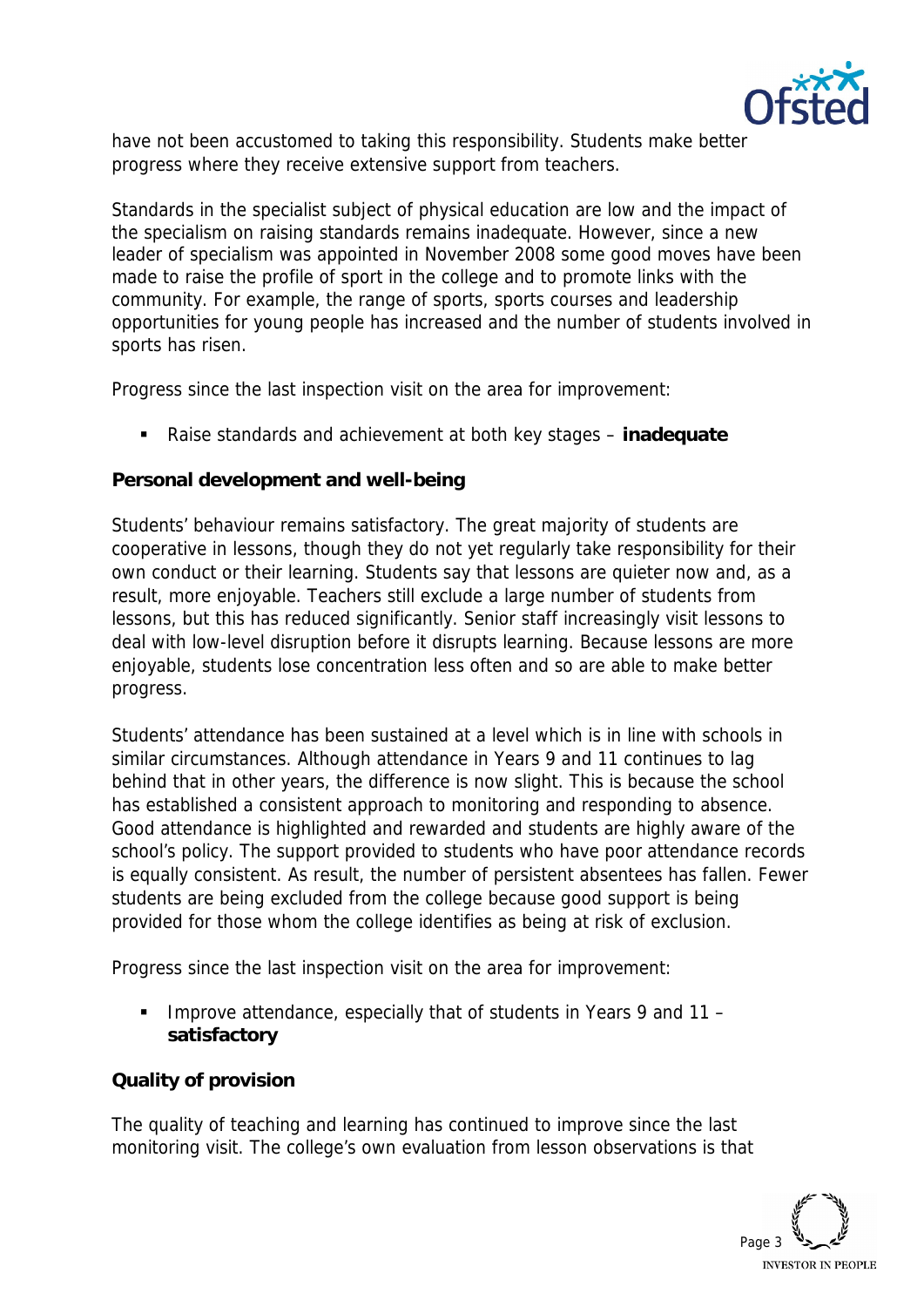

approximately half of lessons are good or better. Inspectors observed a number of lessons and agree that the college's judgement is accurate.

Assessment systems have improved since the last monitoring visit. Assessments are becoming more secure and provide better information about students' progress. Teachers' planning for lessons has improved overall and teachers are better at trying to meet the range of students' needs. Some teachers are using information about students' additional learning needs to help them plan lessons. However, this information about individual learners' needs is not consistently used by all teachers.

As a result of the college's emphasis on improving teaching and learning the majority of teachers now display a wider range of teaching skills on a more consistent basis. Lessons are generally well planned, with a variety of tasks and clear learning objectives. As a result students are more aware of what they should do to improve. The time allocated to more challenging tasks is also more appropriate than it had been at the last inspection visit and so there are fewer occasions when students get frustrated or bored. However, sometimes, teachers are not explicit enough about what each student is expected to learn by the end of the lesson and do not check on their learning sufficiently.

Teachers are beginning to offer more opportunities for students to work in groups and to discuss their learning so that they understand it more fully. Students have had little experience of working in groups previously and are currently hesitant when these opportunities are offered. In the best lessons teachers use praise very carefully so that students feel that their contributions are really valued. They use questioning effectively to challenge students and to check how well they are learning. The balance of input between teachers and students is being successfully addressed: teachers talk less than had been previously noted and use a range of tasks to engage and motivate learners. Teachers make good use of animations and images on interactive whiteboards to engage the learners and maintain a good pace in lessons.

There has been a strong drive to improve students' literacy. In most lessons teachers are identifying key words and are better aware of students' reading ages and the way these might be barriers to learning.

The college has introduced a coherent tracking system which is enabling teachers and students to see how well students are progressing. This is updated every five weeks and enables managers to predict the likely results of tests and examinations more accurately. Managers are more able to identify subjects and classes where performance is not as strong as it should be so that they can make changes to the provision. Individual students who are not making the progress that they should are more easily identified, so that additional support can be provided to help them catch up. Managers are using this information to adjust teaching groups and the focus of teaching in some classes to address identified under-performance.

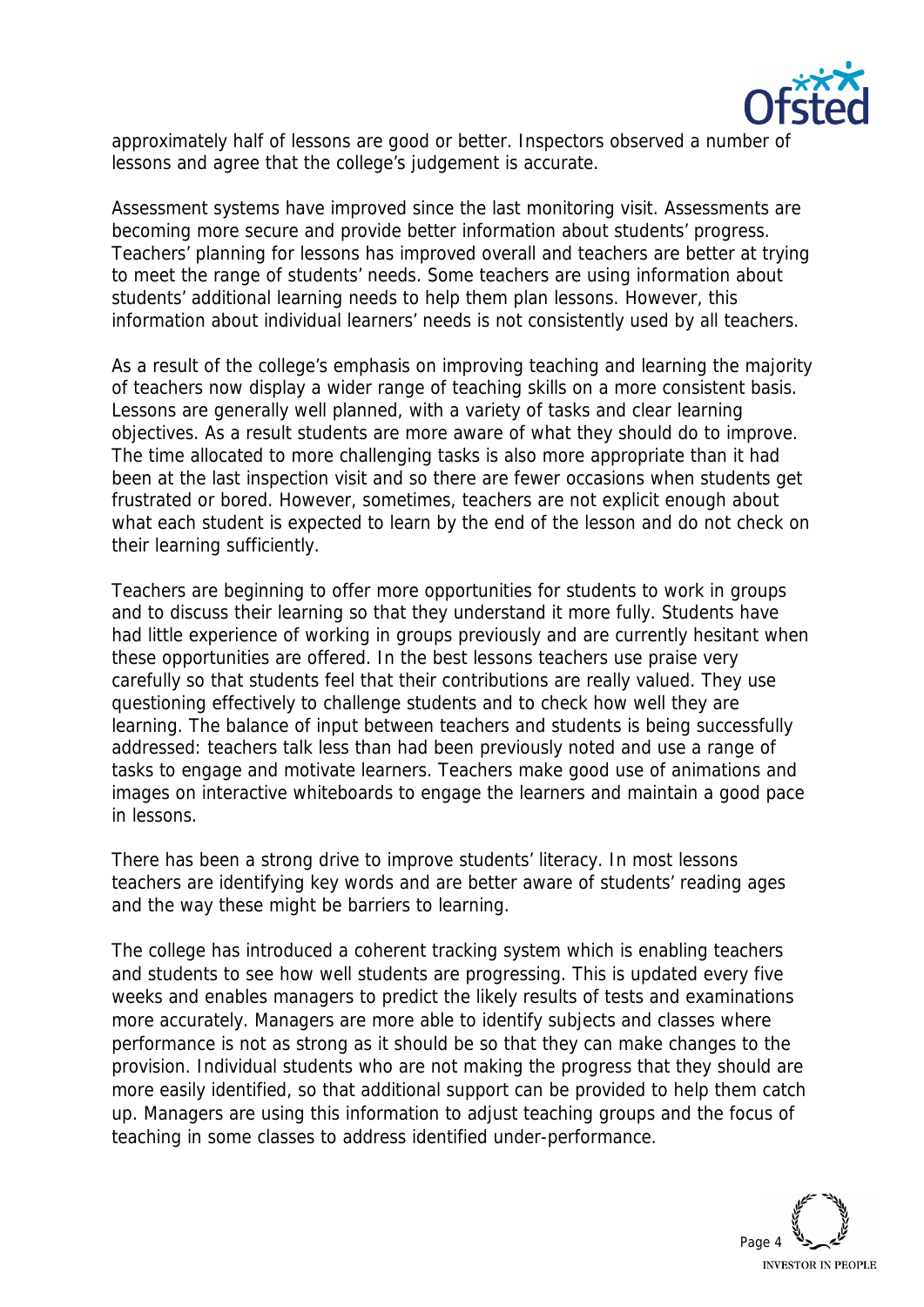

These tracking systems are now firmly established and all teachers understand how they are used. However, there is still some inconsistency in the accuracy of the assessment data that some teachers are providing on assessments. The college is working to improve this. For example, senior staff provide support in comparing students' work, using links with the partner school to provide benchmarks for teachers to help them to assess work more accurately.

Students say that the feedback they are getting is much more helpful than it was before this system was established. Marking is also better, though not all students understand that the emphasis has shifted from regular, often superficial marking to less frequent, more detailed analysis with useful guidance on how to improve. They appreciate an increased use of peer assessment which helps them to understand the steps they need to make to move from one grade or level to the next.

The physical education department has led useful staff development sessions to share expertise in record-keeping; the use of information and communication technology in lessons; and the importance of pace and challenge in successful lessons. In this way, the specialist subject is making a satisfactory contribution to improving teaching and learning overall.

Progress since the last inspection visit on the areas for improvement:

- Increase the proportion of good and better teaching, ensuring a more accurate use is made of assessment when planning lessons to meet the needs of all students – **satisfactory**
- Ensure that target-setting is sufficiently rigorous in order to identify accurately students likely to underachieve – **good**

**Leadership and management**

Leaders and managers have continued to drive forward improvements energetically, with a very focused series of action plans, regularly updated to reflect the assessments of students' progress. Plans clearly indicate what is to be done, by when, and who is responsible. The college's analysis of how effective these actions have been is good, thorough and supported by evidence. It shows that standards have already begun to rise. The college's targets have been adjusted to reflect this, to be realistic and achievable. The college has made satisfactory or good progress on nearly all the points for improvement since the last monitoring inspection.

A good start has been made to introducing a programme aimed at improving students' literacy levels. Within the core subjects of mathematics and English there is some evidence that standards in these subjects are better than they were at the time the college was placed in a category of concern. However, standards are not yet where they should be. Although the college's data systems are providing a fuller, more reliable picture of how well students are progressing, some inconsistencies

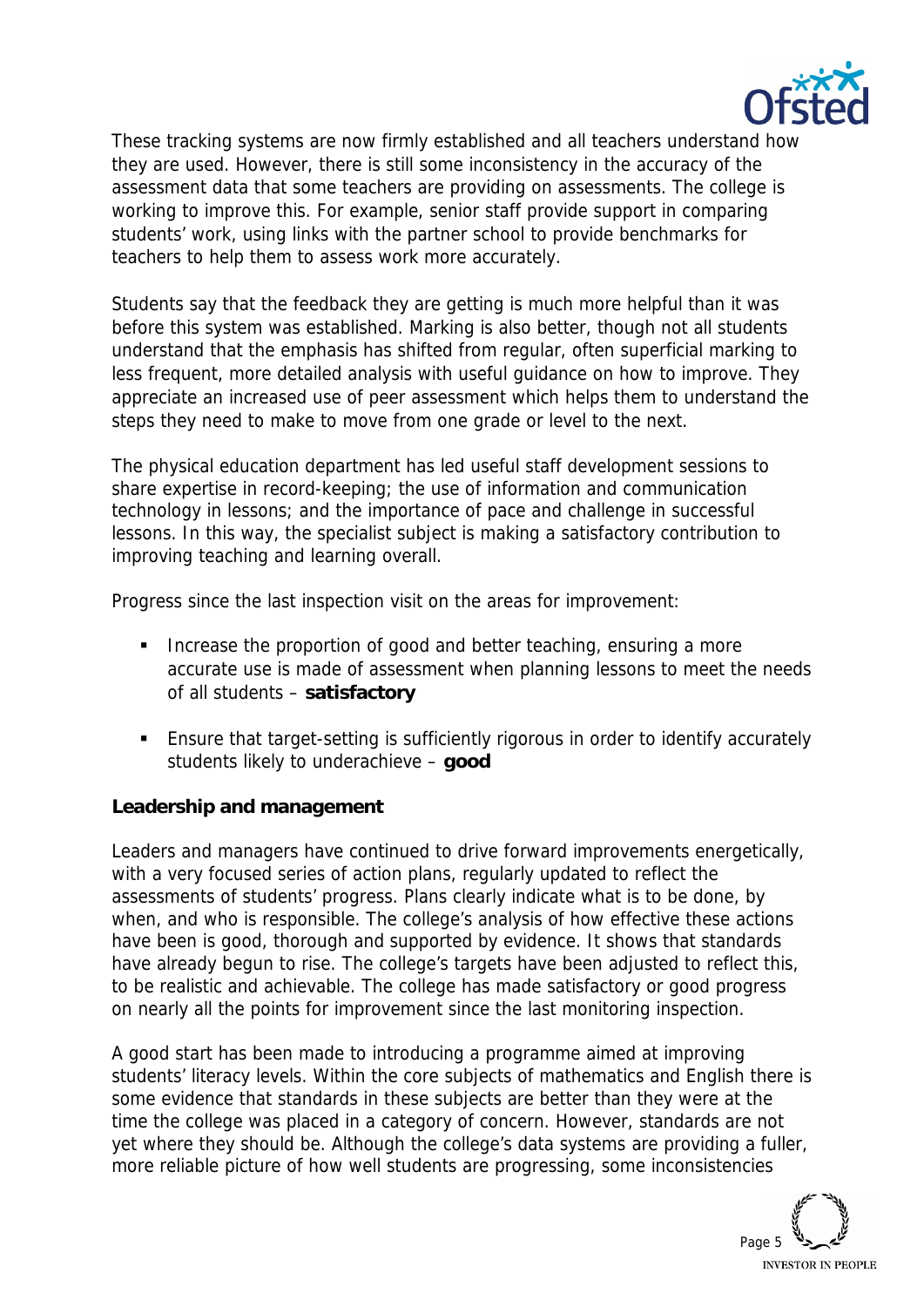

remain. The college's analysis of progress does not show sufficiently well how students with learning difficulties and/or disabilities, nor those for whom English is an additional language are progressing. This is not monitored across the range of lessons and so the college cannot demonstrate what works well and what does not. It cannot say whether all students' needs are being met in full, nor whether there might be any link between students' needs and behaviour patterns. There is no cohesive, strategic overview of this. The college acknowledges this and has begun to explore how this might be more urgently improved.

Leaders and managers continue to pay good attention to the development of teachers' skills and to draw on external advice and support, including from the partner school, for core subjects. The recently introduced literacy programme is already beginning to have a positive impact. This is because there had been a good period of planning beforehand to establish the right priorities, to train staff and to get a good number of different subject teachers involved in leading this drive.

The confidence and skills of the middle managers have grown. All subject department leaders now conduct regular, formal self-evaluation and require far less support from senior mangers to do this. Middle managers are increasingly able to monitor accurately and systematically the quality of teaching within their subject area. This is helping to encourage the sharing of good practice amongst teachers.

Progress since the last inspection visit on the area for improvement:

 Ensure that middle leaders understand how to monitor and evaluate their subject areas and are effective in addressing inadequacies – **good** 

## **External support**

The LA provides good support to the college, particularly to strengthen leadership, through seconded leadership from the partner college. Support for the core subjects of English and mathematics has been welcomed by the college and has helped to develop teachers' confidence and expertise. Recently the LA has allocated additional resources and staffing to help promote literacy. The main focus is on improving students' reading ages as this is key to their progress in a range of subjects.

In late October 2008 a National Challenge adviser was appointed to assist the college. The adviser works independently alongside the LA, focusing principally on raising standards in English and mathematics. The college and LA have wisely agreed that the National Challenge adviser's role will include coordinating the various sources of support being provided to the college. In this way duplication of work is avoided, action plans link up together and everyone is clear about what their responsibilities are in making these happen. The National Challenge adviser is providing good support and challenge to the college.